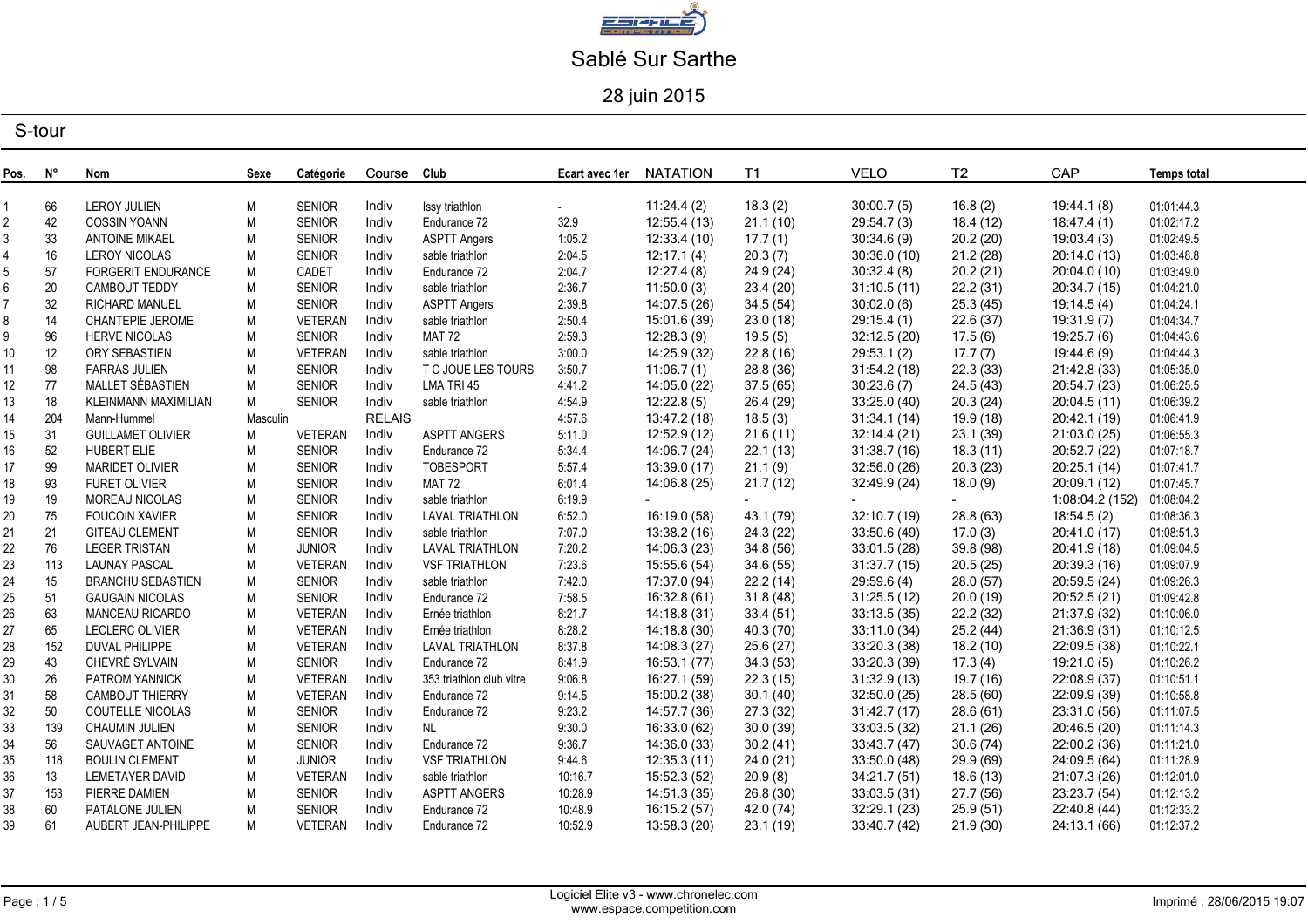

28 juin 2015

| Pos. | N°              | Nom                        | Sexe      | Catégorie      | Course | Club                      | Ecart avec 1er | <b>NATATION</b> | <b>T1</b>   | <b>VELO</b>   | T2         | CAP            | <b>Temps total</b> |
|------|-----------------|----------------------------|-----------|----------------|--------|---------------------------|----------------|-----------------|-------------|---------------|------------|----------------|--------------------|
|      |                 |                            |           |                |        |                           |                |                 |             |               |            |                |                    |
| 40   | 86              | <b>DUMONT PIERRE MARIE</b> | М         | CADET          | Indiv  | <b>MAT 72</b>             | 10:57.4        | 14:04.2 (21)    | 22.8(17)    | 35:38.9 (81)  | 21.1(27)   | 22:14.4 (40)   | 01:12:41.7         |
| 41   | 82              | <b>ALLIX ANTOINE</b>       | M         | <b>SENIOR</b>  | Indiv  | <b>MAT 72</b>             | 10:58.8        | 17:05.7 (82)    | 27.9(33)    | 33:17.3 (37)  | 29.0 (64)  | 21:22.9 (29)   | 01:12:43.1         |
| 42   | $5\phantom{.0}$ | MAINGRET SABINE            | F         | <b>VETERAN</b> | Indiv  | <b>MAT 72</b>             | 11:00.7        | 14:48.3 (34)    | 32.4 (49)   | 34:44.3 (61)  | 23.2(40)   | 22:16.7 (41)   | 01:12:45.0         |
| 43   | 27              | <b>COSNARD ROMAIN</b>      | M         | <b>SENIOR</b>  | Indiv  | Alençon Triathlon         | 11:12.6        | 16:05.5 (55)    | 50.3(90)    | 33:41.5 (44)  | 30.2(71)   | 21:49.2 (35)   | 01:12:56.9         |
| 44   | 70              | <b>DUPONT LAURENT</b>      | M         | <b>VETERAN</b> | Indiv  | <b>LAVAL TRIATHLON</b>    | 12:22.6        | 16:43.2 (72)    | 30.4(42)    | 33:10.9 (33)  | 31.8(80)   | 23:10.4 (50)   | 01:14:06.9         |
| 45   | 53              | TRIOLET BENOIT             | M         | <b>SENIOR</b>  | Indiv  | Endurance 72              | 12:30.5        | 15:49.4 (51)    | 31.3(45)    | 34:35.1 (55)  | 23.3(41)   | 22:55.4 (47)   | 01:14:14.8         |
| 46   | 116             | <b>BRUNEAU OLIVIER</b>     | ${\sf M}$ | <b>SENIOR</b>  | Indiv  | <b>VSF TRIATHLON</b>      | 12:34.5        | 16:35.2 (63)    | 35.3(59)    | 33:03.4 (30)  | 20.3(22)   | 23:44.5 (59)   | 01:14:18.8         |
| 47   | 142             | FOUCHET DYLAN              | ${\sf M}$ | <b>SENIOR</b>  | Indiv  | NL                        | 12:40.2        | 12:24.4(6)      | 35.5(60)    | 36:16.8 (90)  | 26.3(52)   | 24:41.3 (74)   | 01:14:24.5         |
| 48   | 106             | MOULIN LUDOVIC             | M         | VETERAN        | Indiv  | usatriathlon              | 12:56.5        | 17:02.2 (80)    | 51.0 (92)   | 33:42.6(45)   | 33.6(87)   | 22:31.2 (43)   | 01:14:40.8         |
| 49   | 133             | LECHENE PAPILLON PIERR M   |           | <b>SENIOR</b>  | Indiv  | <b>NL</b>                 | 12:58.1        | 17:24.3 (89)    | 43.0 (78)   | 35:05.6 (68)  | 15.6(1)    | 21:13.7 (28)   | 01:14:42.4         |
| 50   | 45              | PET GERARD                 | M         | VETERAN        | Indiv  | Endurance 72              | 13:03.4        |                 |             |               |            | 1:14:47.7(153) | 01:14:47.7         |
| 51   | 143             | MORVAN GABRIEL             | ${\sf M}$ | <b>JUNIOR</b>  | Indiv  | NL                        | 13:38.1        | 12:25.6(7)      | 1:01.1(114) | 35:41.7 (83)  | 36.1(91)   | 25:37.7 (95)   | 01:15:22.4         |
| 52   | 131             | <b>JONEAU CYRIL</b>        | M         | <b>SENIOR</b>  | Indiv  | NL                        | 13:41.2        | 16:49.2 (75)    | 1:02.7(118) | 35:35.0 (77)  | 22.4(35)   | 21:36.0 (30)   | 01:15:25.5         |
| 53   | 44              | <b>BESNARD ANTOINE</b>     | M         | <b>SENIOR</b>  | Indiv  | Endurance 72              | 13:43.2        | 17:54.4 (100)   | 38.0(66)    | 34:36.3 (56)  | 31.5(79)   | 21:47.0 (34)   | 01:15:27.5         |
| 54   | 112             | PIOGÉ DANIEL               | ${\sf M}$ | VETERAN        | Indiv  | VSF triathlon             | 13:45.5        | 16:36.7 (64)    | 1:05.2(121) | 35:52.5 (84)  | 42.7 (105) | 21:12.6(27)    | 01:15:29.8         |
| 55   | 71              | COSNARD CEDRIC             | M         | <b>SENIOR</b>  | Indiv  | LAVAL TRIATHLON           | 13:46.0        | 16:41.8 (70)    | 35.2(57)    | 32:56.1 (27)  | 28.1 (58)  | 24:48.8 (77)   | 01:15:30.3         |
| 56   | 54              | PATALONE NICOLAS           | M         | <b>SENIOR</b>  | Indiv  | Endurance 72              | 14:08.8        | 17:11.2 (87)    | 41.5 (73)   | 33:41.3(43)   | 25.6 (49)  | 23:53.3 (61)   | 01:15:53.1         |
| 57   | 148             | <b>DERET FRANCK</b>        | M         | VETERAN        | Indiv  | <b>MAT 72</b>             | 14:17.6        | 15:39.2 (46)    | 36.8(63)    | 34:30.6 (54)  | 38.0(93)   | 24:37.1 (73)   | 01:16:01.9         |
| 58   | 105             | HALOPEAU ANTOINE           | ${\sf M}$ | <b>SENIOR</b>  | Indiv  | Triathlon Olympic Dinard  | 14:18.8        | 16:32.1 (60)    | 28.7 (35)   | 35:20.2 (71)  | 26.9(54)   | 23:15.0 (51)   | 01:16:03.1         |
| 59   | 64              | PÉRIN PATRICE              | ${\sf M}$ | VETERAN        | Indiv  | Ernée triathlon           | 14:30.6        | 18:02.0 (105)   | 36.7(62)    | 33:31.0(41)   | 22.3(34)   | 23:42.6 (58)   | 01:16:14.9         |
| 60   | 128             | <b>BOURGET DIDIER</b>      | M         | VETERAN        | Indiv  | <b>NL</b>                 | 14:38.3        | 14:18.3 (29)    | 55.1 (105)  | 34:18.9 (50)  | 44.2 (110) | 26:06.0 (102)  | 01:16:22.6         |
| 61   | 94              | DETAVERNIER IGNAAS         | M         | <b>SENIOR</b>  | Indiv  | <b>MAT 72</b>             | 14:59.8        | 15:45.9 (48)    | 44.7 (81)   | 34:36.5(57)   | 40.8 (101) | 24:56.0 (80)   | 01:16:44.1         |
| 62   | 78              | <b>GIRAULT STEPHANE</b>    | M         | VETERAN        | Indiv  | MASTRIA53                 | 15:06.7        | 16:42.7 (71)    | 54.0 (102)  | 34:43.3 (59)  | 31.9(82)   | 23:58.9 (62)   | 01:16:51.0         |
| 63   | 102             | <b>GONON LAURENT</b>       | M         | VETERAN        | Indiv  | Triathlon Club Nantais    | 15:26.6        | 17:05.0 (81)    | 57.6 (108)  | 35:35.4 (78)  | 42.3 (103) | 22:50.3 (45)   | 01:17:10.9         |
| 64   | 46              | <b>VALLEE OLIVIER</b>      | M         | VETERAN        | Indiv  | Endurance 72              | 15:30.4        | 17:31.9 (91)    | 1:08.4(128) | 34:26.8 (53)  | 46.0 (116) | 23:21.4 (53)   | 01:17:14.7         |
| 65   | 127             | BOUTANT SÉBASTIEN          | M         | VETERAN        | Indiv  | <b>NL</b>                 | 15:32.7        | 18:25.7 (111)   | 58.6 (110)  | 34:49.9 (64)  | 38.4 (96)  | 22:24.2 (42)   | 01:17:17.0         |
| 66   | 151             | <b>HAMEAU THIERRY</b>      | ${\sf M}$ | <b>SENIOR</b>  | Indiv  | NL                        | 15:35.3        | 17:52.9 (99)    | 31.7(47)    | 34:45.9 (63)  | 31.4(78)   | 23:37.4 (57)   | 01:17:19.6         |
| 67   | 48              | CHEVREAU OLIVIER           | M         | VETERAN        | Indiv  | Endurance 72              | 15:45.7        | 15:48.4 (50)    | 38.5(67)    | 36:12.3 (87)  | 26.7 (53)  | 24:23.9 (67)   | 01:17:30.0         |
| 68   | 114             | <b>DESPRES STEPHANE</b>    | M         | <b>VETERAN</b> | Indiv  | <b>VSF TRIATHLON</b>      | 15:47.7        | 16:38.2 (66)    | 31.7(46)    | 36:31.9 (94)  | 30.9(77)   | 23:19.0 (52)   | 01:17:32.0         |
| 69   | 150             | PERAL JESUS MANUEL         | M         | VETERAN        | Indiv  | sable triathlon           | 15:54.0        | 17:27.8 (90)    | 53.4 (97)   | 34:44.1 (60)  | 46.7 (118) | 23:46.2 (60)   | 01:17:38.3         |
| 70   | 40              | COQUAND LÉO                | M         | CADET          | Indiv  | CMTri                     | 15:54.5        | 13:54.4 (19)    | 25.4 (26)   | 33:02.3 (29)  | 22.4 (36)  | 29:54.1 (134)  | 01:17:38.8         |
| 71   | $\overline{2}$  | <b>GUILLAMET CELINE</b>    | F         | VETERAN        | Indiv  | <b>ASPTT ANGERS TRI</b>   | 16:06.5        | 15:09.5 (41)    | 29.2 (38)   | 36:54.0 (103) | 25.5(47)   | 24:52.5 (78)   | 01:17:50.8         |
| 72   | 72              | ROBERT EMMANUEL            | M         | <b>SENIOR</b>  | Indiv  | <b>LAVAL TRIATHLON</b>    | 16:19.8        | 16:11.1 (56)    | 41.4 (72)   | 35:28.0 (75)  | 28.3 (59)  | 25:15.0 (86)   | 01:18:04.1         |
| 73   | 135             | <b>GILBERT YOAN</b>        | ${\sf M}$ | <b>SENIOR</b>  | Indiv  | <b>NL</b>                 | 16:21.7        | 16:55.6 (78)    | 52.2 (94)   | 35:21.6 (72)  | 48.2 (121) | 24:08.2 (63)   | 01:18:06.0         |
| 74   | 110             | <b>HUET PATRICK</b>        | M         | VETERAN        | Indiv  | <b>VSF TRIATHLON</b>      | 16:31.6        | 19:02.1 (116)   | 47.0 (85)   | 33:13.7(36)   | 38.4 (95)  | 24:34.4 (72)   | 01:18:15.9         |
| 75   | 35              | ROUSSEAU AURELIEN          | M         | <b>SENIOR</b>  | Indiv  | Chateau gontier triathlon | 16:48.9        | 17:33.1 (93)    | 57.9 (109)  | 34:42.6 (58)  | 36.0(90)   | 24:43.3 (76)   | 01:18:33.2         |
| 76   | 117             | <b>CAPLAIN PIERRE</b>      | M         | <b>SENIOR</b>  | Indiv  | <b>VSF TRIATHLON</b>      | 16:56.2        | 15:43.6 (47)    | 51.2(93)    | 38:23.4 (121) | 38.9 (97)  | 23:03.2 (48)   | 01:18:40.5         |
| 77   | 92              | SIMON FRANÇOIS             | M         | <b>SENIOR</b>  | Indiv  | <b>MAT 72</b>             | 17:01.2        | 16:38.9 (67)    | 48.7 (88)   | 35:36.2 (80)  | 22.6 (38)  | 25:18.8 (88)   | 01:18:45.5         |
| 78   | 22              | <b>TIRATAY MARC PIERRE</b> | M         | SENIOR         | Indiv  | sable triathlon           | 17:05.8        | 15:18.4 (43)    | 45.2 (82)   | 37:02.4 (106) | 32.7(84)   | 25:11.3 (85)   | 01:18:50.1         |
|      |                 |                            |           |                |        |                           |                |                 |             |               |            |                |                    |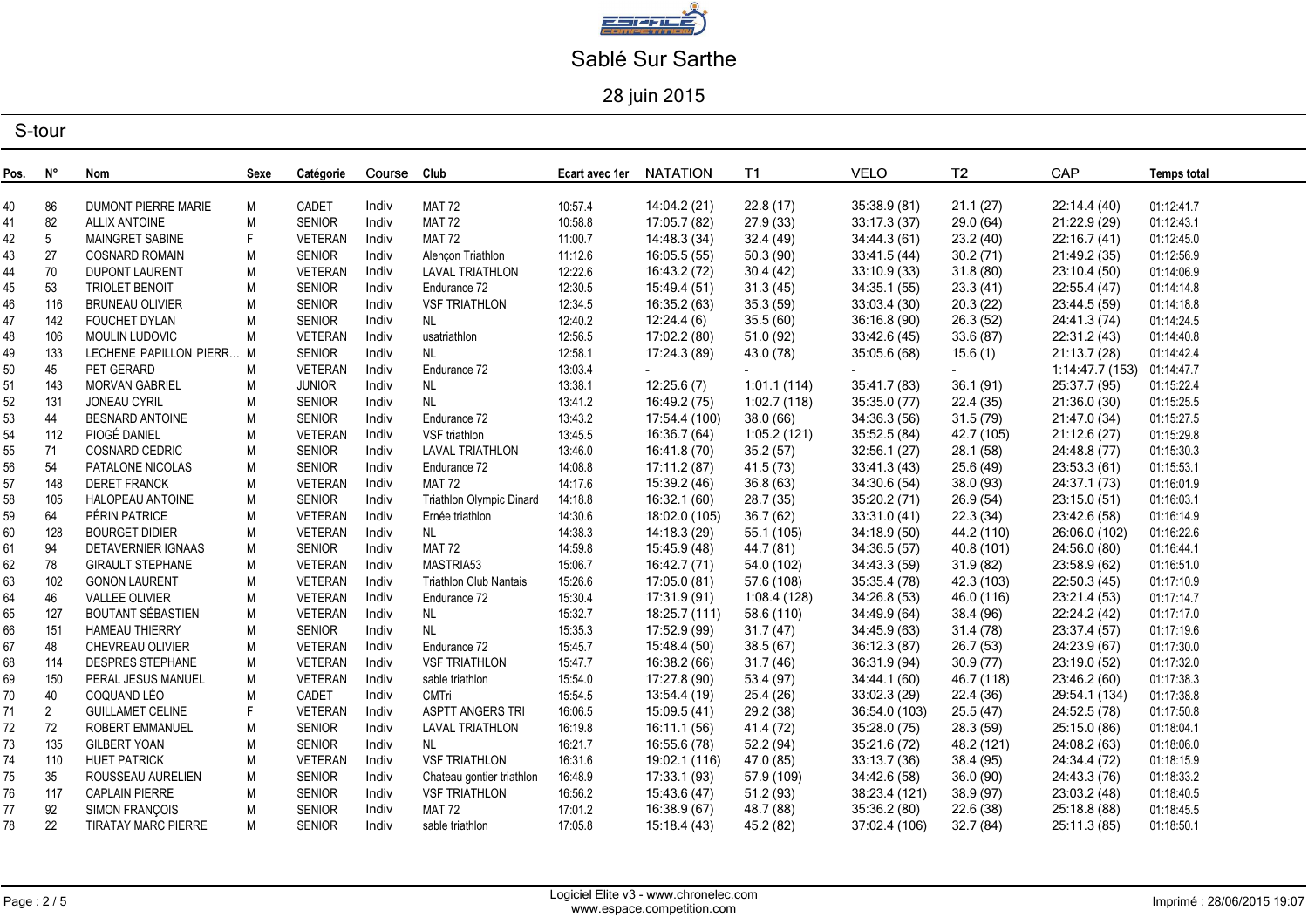

28 juin 2015

| Pos. | N°             | Nom                         | Sexe      | Catégorie      | Course Club |                               | Ecart avec 1er | <b>NATATION</b> | T1.          | <b>VELO</b>   | T <sub>2</sub> | CAP           | <b>Temps total</b> |
|------|----------------|-----------------------------|-----------|----------------|-------------|-------------------------------|----------------|-----------------|--------------|---------------|----------------|---------------|--------------------|
| 79   | 121            | <b>BARRE ALAIN</b>          | M         | <b>VETERAN</b> | Indiv       |                               | 17:21.2        | 15:32.8 (44)    | 48.6 (87)    | 36:23.9 (92)  | 48.8 (122)     | 25:31.1 (91)  | 01:19:05.5         |
| 80   | 129            | <b>GUYON DENIS</b>          | M         | VETERAN        | Indiv       | NL<br><b>NL</b>               | 17:28.0        | 19:23.9 (121)   | 46.2 (84)    | 32:21.9 (22)  | 24.3(42)       | 26:15.8 (103) | 01:19:12.3         |
| 81   | 25             | SORRE SÉBASTIEN             | M         | <b>SENIOR</b>  | Indiv       | 353 TRIATHLON CLUB            | 17:36.9        | 17:12.1 (88)    | 35.7(61)     | 35:04.1 (67)  | 29.1 (65)      | 25:59.9 (101) | 01:19:21.2         |
| 82   | 47             | <b>MORIN FRANCOIS</b>       | M         | VETERAN        | Indiv       | Endurance 72                  | 17:39.3        | 17:06.4 (83)    | 29.1 (37)    | 35:25.5 (74)  | 50.4 (126)     | 25:32.0 (92)  | 01:19:23.6         |
| 83   | 81             | DOS SANTOS CARLOS           | M         | VETERAN        | Indiv       | <b>MAT 72</b>                 | 17:54.2        | 16:46.0 (73)    | 1:03.5(119)  | 35:25.1(73)   | 30.5(72)       | 25:53.2 (98)  | 01:19:38.5         |
| 84   | 115            | DOUSSET CHRISTOPHE          | M         | <b>VETERAN</b> | Indiv       | <b>VSF TRIATHLON</b>          | 18:04.1        | 16:37.5 (65)    | 30.7(43)     | 35:19.8 (70)  | 28.8 (62)      | 26:51.4 (111) | 01:19:48.4         |
| 85   | 34             | <b>LEPETIT PATRICK</b>      | M         | <b>VETERAN</b> | Indiv       | <b>CHATEAU GONTIER T</b>      | 18:05.5        | 19:37.8 (127)   | 1:17.4(138)  | 35:08.0(69)   | 42.1 (102)     | 23:04.2 (49)  | 01:19:49.8         |
| 86   | 68             | <b>GUILLET ALAIN</b>        | M         | VETERAN        | Indiv       | <b>LAVAL TRIATHLON</b>        | 18:38.1        | 16:50.0 (76)    | 26.1(28)     | 36:00.4 (85)  | 36.0(89)       | 26:29.7 (105) | 01:20:22.4         |
| 87   | 145            | <b>MORVAN ETIENNE</b>       | M         | CADET          | Indiv       | <b>NL</b>                     | 18:41.3        | 13:28.8 (14)    | 54.3 (103)   | 36:48.3 (100) | 45.6 (114)     | 28:28.5 (126) | 01:20:25.6         |
| 88   | 55             | <b>SOUCHU ROMAIN</b>        | M         | <b>SENIOR</b>  | Indiv       | Endurance 72                  | 18:43.8        | 18:21.5 (108)   | 52.9 (96)    | 35:03.0(66)   | 32.5(83)       | 25:37.9 (96)  | 01:20:28.1         |
| 89   | 119            | <b>BOULIN FLORIAN</b>       | M         | CADET          | Indiv       | <b>VSF TRIATHLON</b>          | 18:48.4        | 14:09.2 (28)    | 35.3(58)     | 37:29.3 (113) | 29.6 (68)      | 27:49.2 (117) | 01:20:32.7         |
| 90   | $\overline{4}$ | DESPRES LYDIE               | F         | <b>VETERAN</b> | Indiv       | <b>MAT 72</b>                 | 19:02.6        | 18:19.6 (106)   | 42.3 (76)    | 36:32.7 (95)  | 30.6(73)       | 24:41.5 (75)  | 01:20:46.9         |
| 91   | 83             | <b>BUREAU BENJAMIN</b>      | M         | <b>SENIOR</b>  | Indiv       | <b>MAT 72</b>                 | 19:31.1        | 18:36.3 (112)   | 42.9 (77)    | 36:46.8 (99)  | 43.1 (108)     | 24:26.2 (69)  | 01:21:15.4         |
| 92   | 10             | <b>CARRE CHARLOTTE</b>      | F.        | <b>SENIOR</b>  | Indiv       | <b>VSF TRIATHLON</b>          | 19:32.2        | 15:02.1 (40)    | 47.7 (86)    | 40:21.5 (135) | 33.0(85)       | 24:32.1 (71)  | 01:21:16.5         |
| 93   | 24             | <b>LESAGE PASCAL</b>        | M         | <b>VETERAN</b> | Indiv       | 353 TRIATHLON CLUB            | 19:47.1        | 15:46.6 (49)    | 39.0(68)     | 34:23.0 (52)  | 45.3 (113)     | 29:57.3 (135) | 01:21:31.4         |
| 94   | 3              | SENOTIER LAURIE             | F.        | <b>SENIOR</b>  | Indiv       | LMA TRI 45                    | 19:58.8        | 15:35.2 (45)    | 1:15.7(136)  | 37:19.8 (110) | 43.5 (109)     | 26:48.7 (109) | 01:21:43.1         |
| 95   | 37             | MOINEAU STÉPHANE            | M         | VETERAN        | Indiv       | Château Gontier Triathlon     | 20:12.1        | 21:07.1 (141)   | 49.1 (89)    | 35:35.6 (79)  | 53.8 (129)     | 23:30.6 (55)  | 01:21:56.4         |
| 96   | 67             | MOUSSU STÉPHANE             | M         | VETERAN        | Indiv       | LAVAL TRIATHLON               | 20:18.6        | 18:20.9 (107)   | 1:07.0(125)  | 36:13.4 (88)  | 54.8 (130)     | 25:26.7 (90)  | 01:22:02.9         |
| 97   | 28             | <b>MOREAU THIERRY</b>       | M         | <b>VETERAN</b> | Indiv       | Angers Triathlon              | 20:28.2        | 15:00.0 (37)    | 54.5 (104)   | 36:40.6 (96)  | 42.9 (107)     | 28:54.3 (130) | 01:22:12.5         |
| 98   | 59             | PIGNOLET YVAN               | M         | <b>VETERAN</b> | Indiv       | Endurance 72                  | 20:36.3        | 19:14.6 (120)   | 1:08.9(130)  | 36:15.4 (89)  | 47.9 (120)     | 24:53.5 (79)  | 01:22:20.6         |
| 99   | 103            | PROD'HOMME EMMANUEL         | M         | VETERAN        | Indiv       | <b>Triathlon Club Nantais</b> | 20:39.9        | 17:32.0 (92)    | 1:06.0(124)  | 37:34.6 (114) | 1:02.5(135)    | 25:08.9 (84)  | 01:22:24.2         |
| 100  | 36             | <b>HIND EDDY</b>            | M         | <b>JUNIOR</b>  | Indiv       | Chateau Gontier Triathlon     | 20:45.6        | 16:39.5 (68)    | 1:08.9(129)  | 36:19.3 (91)  | 37.7 (92)      | 27:44.3 (116) | 01:22:29.9         |
| 101  | 146            | PERRIER TIMOTHÉ             | M         | CADET          | Indiv       | <b>NL</b>                     | 20:45.6        | 13:35.8(15)     | 59.5 (112)   | 38:36.5 (124) | 52.6 (127)     | 28:25.2 (123) | 01:22:29.9         |
| 102  | 39             | <b>BUCHOT MATHIEU</b>       | M         | <b>SENIOR</b>  | Indiv       | Château-Gontier Triathlon     | 20:52.6        | 22:06.0 (147)   | 43.9 (80)    | 34:57.0 (65)  | 38.2(94)       | 24:11.5 (65)  | 01:22:36.9         |
| 103  | 126            | PARE MELANIE                | M         | VETERAN        | Indiv       | <b>NL</b>                     | 21:05.9        | 21:48.1 (146)   | 40.6 (71)    | 34:44.7 (62)  | 29.4 (66)      | 25:07.2 (83)  | 01:22:50.2         |
| 104  | 107            | <b>CARRE GUY</b>            | M         | VETERAN        | Indiv       | <b>VSF TRIATHLON</b>          | 21:11.8        | 19:34.5 (125)   | 1:00.2(113)  | 37:10.4 (108) | 46.9 (119)     | 24:23.9 (68)  | 01:22:56.1         |
| 105  | 79             | FONTENEAU NICOLAS           | M         | <b>VETERAN</b> | Indiv       | <b>MAT 72</b>                 | 21:18.3        | 18:25.2 (110)   | 53.4 (98)    | 37:08.0 (107) | 19.6 (15)      | 26:16.2 (104) | 01:23:02.6         |
| 106  | 132            | <b>FROGER CYRIL</b>         | M         | <b>SENIOR</b>  | Indiv       | <b>NL</b>                     | 21:34.5        | 20:25.3 (133)   | 52.4 (95)    | 37:42.6 (116) | 1:26.2(150)    | 22:52.2 (46)  | 01:23:18.8         |
| 107  | 95             | KNAUBLICH CLÉMENT           | M         | <b>SENIOR</b>  | Indiv       | <b>MAT 72</b>                 | 21:48.9        | 17:40.1 (96)    | 34.1(52)     | 36:56.7 (104) | 30.6(75)       | 27:51.5 (118) | 01:23:33.2         |
| 108  | 144            | VANDENBOSSCHE GUILLA        | M         | CADET          | Indiv       | <b>NL</b>                     | 22:11.5        | 17:41.2 (97)    | 42.2 (75)    | 38:55.9 (130) | 42.9 (106)     | 25:53.4 (99)  | 01:23:55.8         |
| 109  | 140            | LE CORRE VINCENT            | M         | <b>SENIOR</b>  | Indiv       | <b>NL</b>                     | 22:36.8        | 16:47.6 (74)    | 1:21.2(143)  | 39:53.9 (134) | 56.1 (132)     | 25:22.1 (89)  | 01:24:21.1         |
| 110  | 124            | <b>CHAUVIN DAVID</b>        | M         | <b>VETERAN</b> | Indiv       | <b>NL</b>                     | 23:13.2        | 20:33.0 (134)   | 1:46.6(151)  | 36:44.0 (97)  | 56.1 (131)     | 24:57.6 (81)  | 01:24:57.5         |
| 111  | 147            | <b>BEAUMIER JEAN PIERRE</b> | M         | <b>VETERAN</b> | Indiv       | <b>NL</b>                     | 23:26.5        | 17:09.9 (86)    | 50.6 (91)    | 38:07.5 (119) | 45.7 (115)     | 28:17.0 (121) | 01:25:10.8         |
| 112  | 89             | VOISIN JOËL                 | ${\sf M}$ | VETERAN        | Indiv       | <b>MAT 72</b>                 | 23:27.4        | 19:11.8 (119)   | 1:07.4 (126) | 37:27.9 (112) | 29.5 (67)      | 26:54.9 (113) | 01:25:11.7         |
| 113  | 69             | MALLET JACQUES              | M         | VETERAN        | Indiv       | LAVAL TRIATHLON               | 23:40.4        | 20:17.7 (131)   | 1:18.6(139)  | 35:39.9 (82)  | 1:36.5(151)    | 26:31.7 (106) | 01:25:24.7         |
| 114  | 74             | <b>LEGER FREDERIC</b>       | M         | VETERAN        | Indiv       | <b>LAVAL TRIATHLON</b>        | 23:47.9        | 21:10.6 (142)   | 31.2 (44)    | 36:31.0 (93)  | 25.5(48)       | 26:53.8 (112) | 01:25:32.2         |
| 115  | 137            | <b>GONSARD ANTOINE</b>      | M         | <b>SENIOR</b>  | Indiv       | <b>NL</b>                     | 23:50.6        | 18:00.0 (103)   | 1:21.7(144)  | 38:52.8 (129) | 30.1(70)       | 26:50.1 (110) | 01:25:34.9         |
| 116  | 38             | <b>LAURENT ALEXIS</b>       | M         | <b>SENIOR</b>  | Indiv       | Chateau-Gontier Triathlon     | 23:58.6        | 17:43.2 (98)    | 53.7 (100)   | 35:34.5 (76)  | 1:13.5(144)    | 30:17.9 (136) | 01:25:42.9         |
| 117  | 123            | <b>CHAUDET PASCAL</b>       | М         | VETERAN        | Indiv       | NL                            | 23:59.1        | 18:00.9 (104)   | 1:14.1(135)  | 37:26.8 (111) | 53.6 (128)     | 28:07.7 (120) | 01:25:43.4         |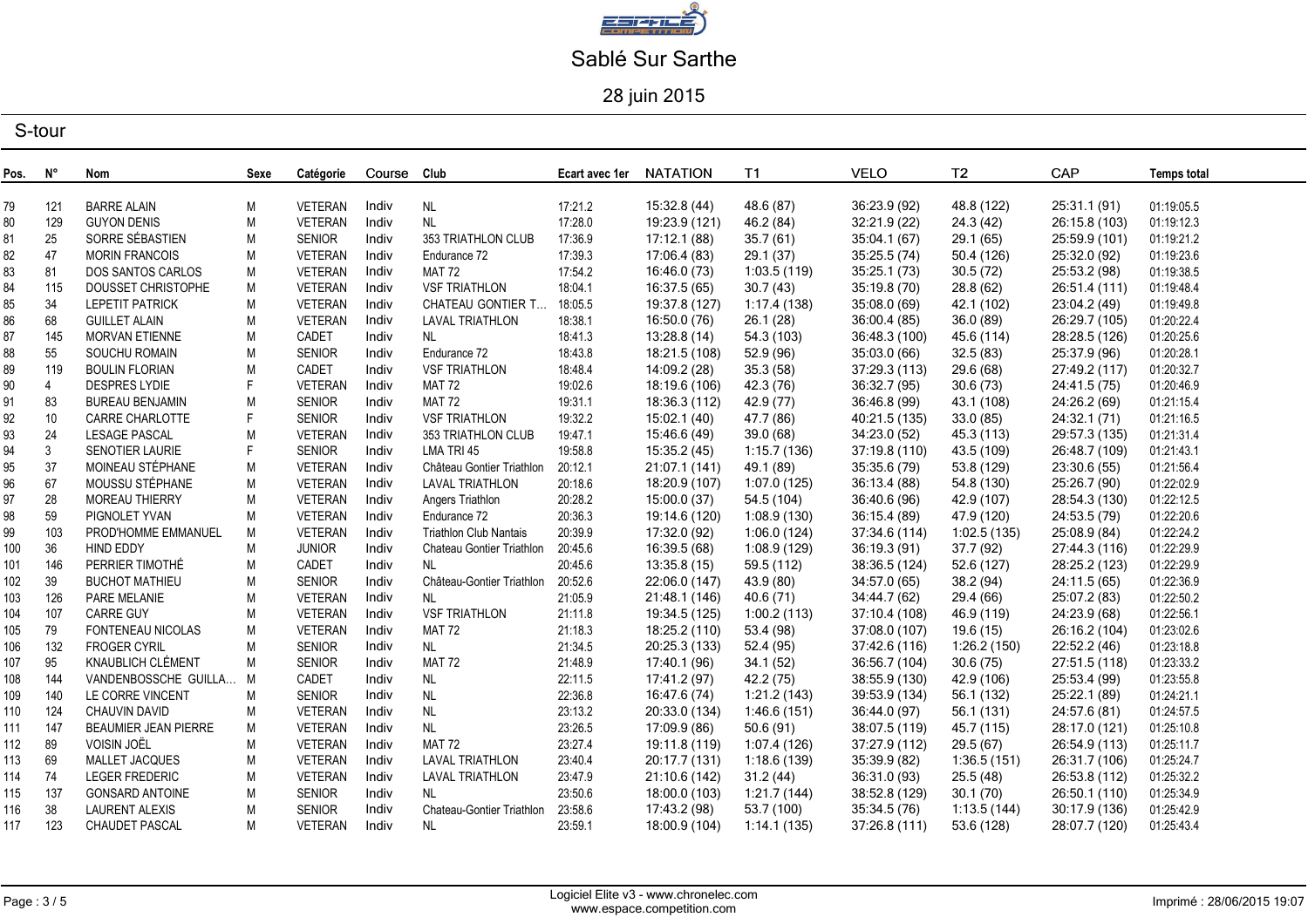

28 juin 2015

| Pos. | N°             | Nom                          | Sexe     | Catégorie      | Course Club   |                      | Ecart avec 1er | <b>NATATION</b> | T1              | <b>VELO</b>   | T <sub>2</sub> | CAP            | <b>Temps total</b> |
|------|----------------|------------------------------|----------|----------------|---------------|----------------------|----------------|-----------------|-----------------|---------------|----------------|----------------|--------------------|
|      |                |                              |          |                | <b>RELAIS</b> |                      |                |                 |                 |               |                |                |                    |
| 118  | 202            | CC Pays de Meslay Grez       | Masculin |                |               |                      | 24:31.9        | 17:56.0 (101)   | 25.1(25)        | 38:38.5 (126) | 33.1(86)       | 28:43.3 (129)  | 01:26:16.2         |
| 119  | 41             | LEROY JÉRÔME                 | M        | <b>VETERAN</b> | Indiv         | Endurance 72         | 24:32.8        | 18:25.2 (109)   | 1:26.5(147)     | 39:15.7 (131) | 1:10.5(143)    | 25:59.0 (100)  | 01:26:17.1         |
| 120  | 141            | CHEVAL JOACHIM               | M        | <b>SENIOR</b>  | Indiv         | <b>NL</b>            | 24:43.3        | 19:07.5 (118)   | 1:01.3(117)     | 36:57.4 (105) | 42.4 (104)     | 28:38.7 (127)  | 01:26:27.6         |
| 121  | 85             | <b>RIBAUT CYRILLE</b>        | M        | <b>SENIOR</b>  | Indiv         | <b>MAT 72</b>        | 24:59.8        | 24:19.5 (151)   | 40.2 (69)       | 36:02.7 (86)  | 40.3 (99)      | 25:01.1 (82)   | 01:26:44.1         |
| 122  | 97             | RABEAU GUÉNAËL               | M        | <b>SENIOR</b>  | Indiv         | <b>NL</b>            | 25:07.2        | 21:06.4 (140)   | 32.9(50)        | 36:48.9 (101) | 30.8(76)       | 27:52.3 (119)  | 01:26:51.5         |
| 123  | 125            | VAN DEN BOSSCHE PHILIPPE M   |          | <b>VETERAN</b> | Indiv         | <b>NL</b>            | 25:18.9        | 19:33.7 (124)   | 1:20.9(141)     | 38:14.4 (120) | 1:06.0(139)    | 26:48.1 (108)  | 01:27:03.2         |
| 124  | 205            | The Walking Dead             | Mixte    |                | <b>RELAIS</b> |                      | 25:42.8        | 18:49.0 (113)   | 27.0 (31)       | 36:50.9 (102) | 25.3 (46)      | 30:54.5 (139)  | 01:27:27.1         |
| 125  | 109            | TROUILLOT BERNARD            | M        | VETERAN        | Indiv         | <b>VSF TRIATHLON</b> | 25:45.3        | 17:07.8 (85)    | 1:13.3(133)     | 40:28.9 (136) | 1:07.8(142)    | 27:31.6 (114)  | 01:27:29.6         |
| 126  | 73             | <b>BRETON PHILIPPE</b>       | M        | VETERAN        | Indiv         | LAVAL TRIATHLON      | 25:54.3        | 21:02.2 (139)   | 1:05.4(122)     | 38:51.5 (128) | 1:06.0(140)    | 25:33.3 (93)   | 01:27:38.6         |
| 127  | 100            | <b>COQUAND ERIC</b>          | M        | <b>VETERAN</b> | Indiv         | Tri dunois 28        | 25:59.9        | 23:21.2 (149)   | 45.4 (83)       | 38:27.2 (122) | 40.4 (100)     | 24:29.8 (70)   | 01:27:44.2         |
| 128  | 101            | DOUARD HERVE                 | M        | <b>VETERAN</b> | Indiv         | TRI DUNOIS 28        | 26:05.8        | 21:17.1 (143)   | 1:01.2(115)     | 37:13.9 (109) | 45.1 (112)     | 27:32.6 (115)  | 01:27:50.1         |
| 129  | 149            | SAILLANT LUDOVIC             | M        | <b>SENIOR</b>  | Indiv         | NL.                  | 26:09.8        | 22:08.4 (148)   | 1:23.5(146)     | 37:41.8 (115) | 1:04.3(137)    | 25:35.9 (94)   | 01:27:54.1         |
| 130  | 138            | <b>TESTIER LUDO</b>          | M        | <b>SENIOR</b>  | Indiv         | <b>NL</b>            | 26:13.4        | 21:45.0 (145)   | 1:16.7(137)     | 38:33.7 (123) | 1:04.5(138)    | 25:17.6 (87)   | 01:27:57.7         |
| 131  | 122            | VAN DEN BOSSCHE PIERRE       | M        | VETERAN        | Indiv         | NL                   | 27:36.8        | 20:55.8 (137)   | 1:09.6(131)     | 37:47.0 (118) | 49.2 (123)     | 28:39.2 (128)  | 01:29:21.1         |
| 132  | 120            | <b>BOURGEAIS DENIS</b>       | M        | <b>VETERAN</b> | Indiv         | NL                   | 27:40.6        | 20:50.0 (136)   | 1:20.2(140)     | 36:44.6 (98)  | 1:20.4(148)    | 29:09.4 (131)  | 01:29:24.9         |
| 133  | 6              | ANTIER LOU                   | F        | CADET          | Indiv         | $\sf NL$             | 27:51.0        | 15:17.5 (42)    | 37.4 (64)       | 41:55.1 (144) | 19.9 (17)      | 31:25.2 (141)  | 01:29:35.3         |
| 134  | 90             | MOUDA ABDELLAH               | M        | <b>VETERAN</b> | Indiv         | <b>MAT 72</b>        | 28:04.5        | 17:40.0 (95)    | 1:08.2(127)     | 41:34.4 (142) | 57.8 (133)     | 28:28.1 (125)  | 01:29:48.8         |
| 135  | 80             | GIRAUDEAU CHRISTOPHE         | M        | <b>VETERAN</b> | Indiv         | <b>MAT 72</b>        | 28:04.6        | 16:40.3 (69)    | 1:04.5(120)     | 39:23.4 (132) | 31.9(81)       | 32:08.7 (146)  | 01:29:48.9         |
| 136  | 9              | LEDUC GAËLLE                 | F.       | <b>SENIOR</b>  | Indiv         | NL                   | 28:10.4        | 17:07.5 (84)    | 1:36.8(149)     | 41:16.6 (139) | 1:25.7(149)    | 28:28.0 (124)  | 01:29:54.7         |
| 137  | 8              | <b>CHAUVIN SOPHIE</b>        | F.       | <b>VETERAN</b> | Indiv         | <b>NL</b>            | 28:54.7        | 18:55.9 (114)   | 1:46.6(150)     | 42:47.9 (146) | 25.6(50)       | 26:42.8 (107)  | 01:30:39.0         |
| 138  | 207            | NOURY EPIMEAU SERAFIN        | Mixte    |                | RELAIS NDJ 72 |                      | 29:29.8        | 17:56.6 (102)   | 28.1(34)        | 40:36.5 (137) | 17.7(8)        | 31:55.1 (145)  | 01:31:14.1         |
| 139  | 203            | Les Coco's                   | Mixte    |                | <b>RELAIS</b> |                      | 30:29.2        | 19:51.3 (129)   | 20.2(6)         | 41:05.8 (138) | 17.3(5)        | 30:38.8 (137)  | 01:32:13.5         |
| 140  | $\overline{7}$ | <b>BRECHEISEN MILLIE</b>     | F        | <b>SENIOR</b>  | Indiv         | <b>NL</b>            | 30:35.6        | 15:54.1 (53)    | 53.9 (101)      | 38:36.6 (125) | 1:03.4(136)    | 35:51.7 (151)  | 01:32:19.9         |
| 141  | -1             | SAUVAGE DAVID                | M        | VETERAN        | Indiv         | <b>NL</b>            | 30:39.8        |                 | $\sim$ 10 $\pm$ |               | $\sim 100$     | 1:32:24.1(154) | 01:32:24.1         |
| 142  | 108            | <b>VIRETTE THIERRY</b>       | M        | <b>VETERAN</b> | Indiv         | <b>VSF TRIATHLON</b> | 30:43.2        | 20:23.3 (132)   | 53.5 (99)       | 38:41.1 (127) | 46.3 (117)     | 31:43.2 (144)  | 01:32:27.5         |
| 143  | 88             | PORTEFAIX PIERRE             | M        | <b>VETERAN</b> | Indiv         | <b>MAT 72</b>        | 31:16.7        | 19:41.5 (128)   | 56.6 (106)      | 39:33.7 (133) | 1:13.8(145)    | 31:35.2(143)   | 01:33:01.0         |
| 144  | 23             | <b>GOURIOU CORENTIN</b>      | M        | <b>JUNIOR</b>  | Indiv         | sable triathlon      | 32:02.4        | 19:29.6 (122)   | 1:13.0(132)     | 41:48.5 (143) | 21.4 (29)      | 30:54.0 (138)  | 01:33:46.7         |
| 145  | 130            | <b>GIRARD DAVID</b>          | M        | <b>VETERAN</b> | Indiv         | NL                   | 32:17.3        | 19:36.0 (126)   | 1:13.8(134)     | 42:59.8 (147) | 50.1(124)      | 29:21.7 (132)  | 01:34:01.6         |
| 146  | 87             | <b>BLOT STÉPHANE</b>         | M        | VETERAN        | Indiv         | <b>MAT 72</b>        | 32:25.5        | 23:29.0 (150)   | 1:01.3(116)     | 37:43.9 (117) | 44.5 (111)     | 31:10.9 (140)  | 01:34:09.8         |
| 147  | 134            | POUGEOLLE BRUNO              | M        | <b>SENIOR</b>  | Indiv         | NL                   | 32:50.0        | 17:01.9 (79)    | 56.7 (107)      | 43:50.2 (150) | 1:16.0(147)    | 31:29.4 (142)  | 01:34:34.3         |
| 148  | 29             | QUENTIN CHRISTOPHE           | M        | VETERAN        | Indiv         | AS MUNICIPAUX DE R   | 33:23.3        | 19:07.4 (117)   | 59.2 (111)      | 41:22.7 (140) | 58.6 (134)     | 32:39.6 (147)  | 01:35:07.6         |
| 149  | 201            | <b>ALPADA</b>                | Masculin |                | <b>RELAIS</b> |                      | 34:51.4        | 21:01.6 (138)   | 24.5 (23)       | 46:20.8 (151) | 27.3 (55)      | 28:21.3 (122)  | 01:36:35.7         |
| 150  | 91             | <b>MARIANNE AYMERIC</b>      | М        | <b>VETERAN</b> | Indiv         | <b>MAT 72</b>        | 34:54.3        | 21:42.8 (144)   | 1:21.1(142)     | 43:24.7 (148) | 33.8 (88)      | 29:36.0 (133)  | 01:36:38.6         |
| 151  | 11             | TROUILLOT MARIE HELENE       | F.       | <b>VETERAN</b> | Indiv         | <b>VSF TRIATHLON</b> | 36:58.3        | 20:46.7 (135)   | 1:22.7(145)     | 42:45.8 (145) | 1:06.2(141)    | 32:41.0 (148)  | 01:38:42.6         |
| 152  | 111            | <b>PAILLARD PATRICK</b>      | М        | <b>VETERAN</b> | Indiv         | <b>VSF TRIATHLON</b> | 36:59.7        | 19:32.1 (123)   | 1:05.7(123)     | 41:29.4 (141) | 1:14.3(146)    | 35:22.3 (150)  | 01:38:44.0         |
| 153  | 206            | COCONIER ROYER ROBUC Feminin |          |                | <b>RELAIS</b> |                      | 37:19.2        | 20:05.8 (130)   | 18.6(4)         | 43:28.4 (149) | 19.0 (14)      | 34:51.5 (149)  | 01:39:03.5         |
| 154  | 17             | LEGENDRE ARNAUD              | М        | <b>SENIOR</b>  | Indiv         | sable triathlon      | 5 Tr.          |                 |                 |               |                |                |                    |
| 155  | 30             | PIEDNOIR JEAN CHRISTOP M     |          | <b>VETERAN</b> | Indiv         | <b>ASPTT ANGERS</b>  | 5 Tr.          |                 |                 |               |                |                |                    |
| 156  | 49             | <b>TESSIER BRUNO</b>         | M        | VETERAN        | Indiv         | Endurance 72         | 5 Tr.          | $\sim$          |                 |               | $\sim$         |                |                    |
|      |                |                              |          |                |               |                      |                |                 |                 |               |                |                |                    |